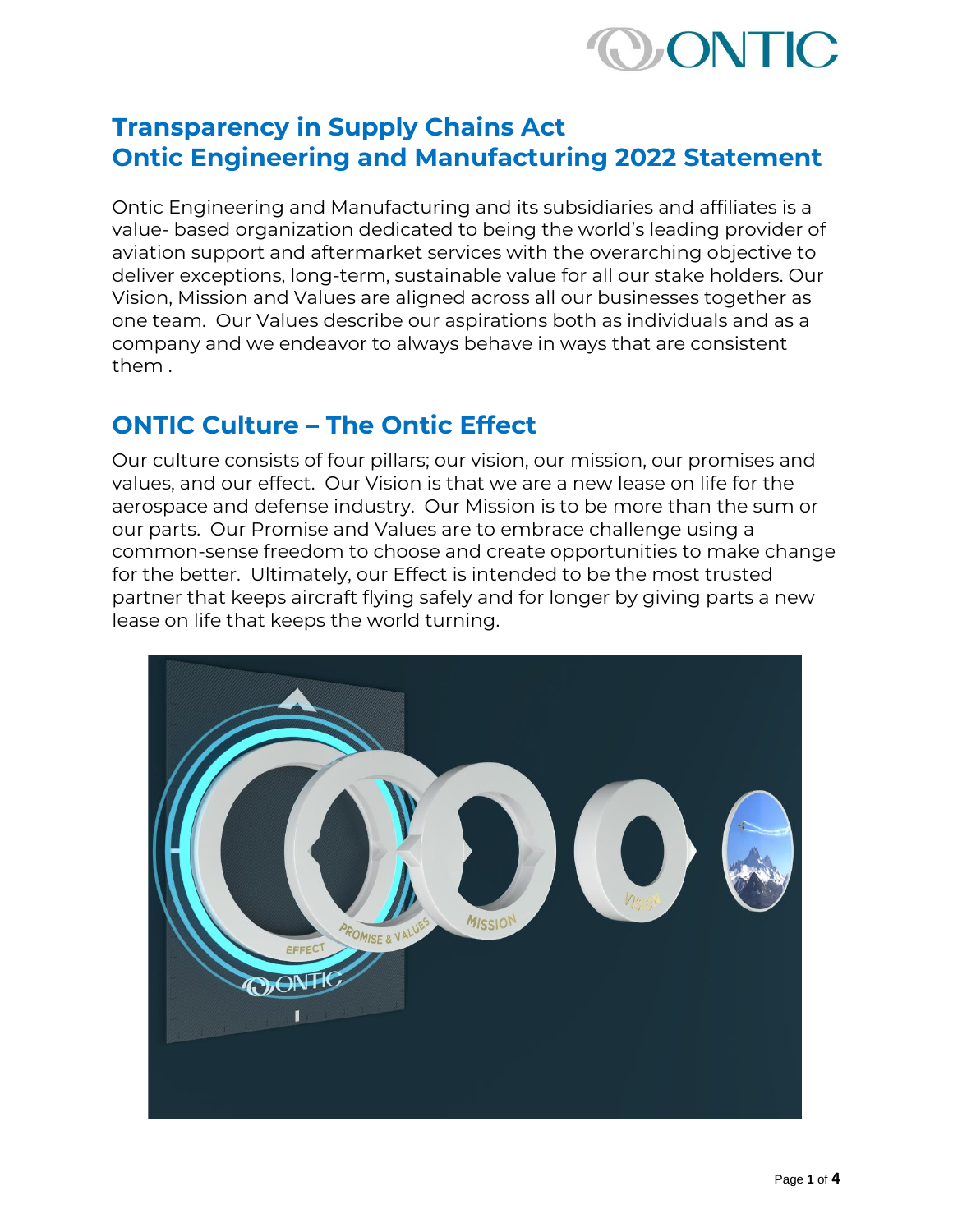

### **Our businesses and supply chains**

We support our customers through our international group of businesses: Ontic Engineering and Manufacturing, Inc., Ontic Engineering & Manufacturing UK Ltd, Ontic APPH Ltd., Ontic Engineering & Manufacturing Asia-Pacific Pte Ltd, Firstmark Aerospace Corp., Centroid, Inc., Aircraft Belts, Inc. and Twin Commander Aircraft, LLC., collectively Ontic.

Ontic is a leading provider of high-quality and cost-effective solutions for the support of maturing and legacy aviation and aerospace platforms with six different locations in North America, Europe and Asia. The great majority of our operations and employees are in the USA and Europe.

Ontic has dedicated teams at its separate locations responsible for sourcing and managing supplier relationships. This is done while also adhering to our procedures and policies governing compliance with vetting of third-party business partners and the ethical conduct of Ontic's business.

# **Our policies**

Ontic's commitment to ensuring that modern slavery and human trafficking is not taking place in our businesses or supply chains is embedded in business and ethical conduct policies. We recognize the importance of human rights and support the principles set forth in the UN Universal Declaration of Human Rights and we are committed to treating people according to merit and contribution, refraining from coercion and never deliberately causing harm to anyone.

Ontic's ethical business conduct governance known as its Code of Business Ethics includes policies, procedures and internal controls designed to address specific issues, conduct and risks. Ontic requires all employees, officers, and directors to conduct themselves according to the language of these policies and are required to avoid even the appearance of improper behavior.

We utilize our Third Party Vetting Policy to set out the guidelines and procedures that must be followed in assessing Ontic's business partners through due diligence. Depending on the relative risk identified as associated with a third party (determined using criteria such as country, proposed relationship etc.), we undertake standard or enhanced due diligence on all third parties, including suppliers, contractors and service providers.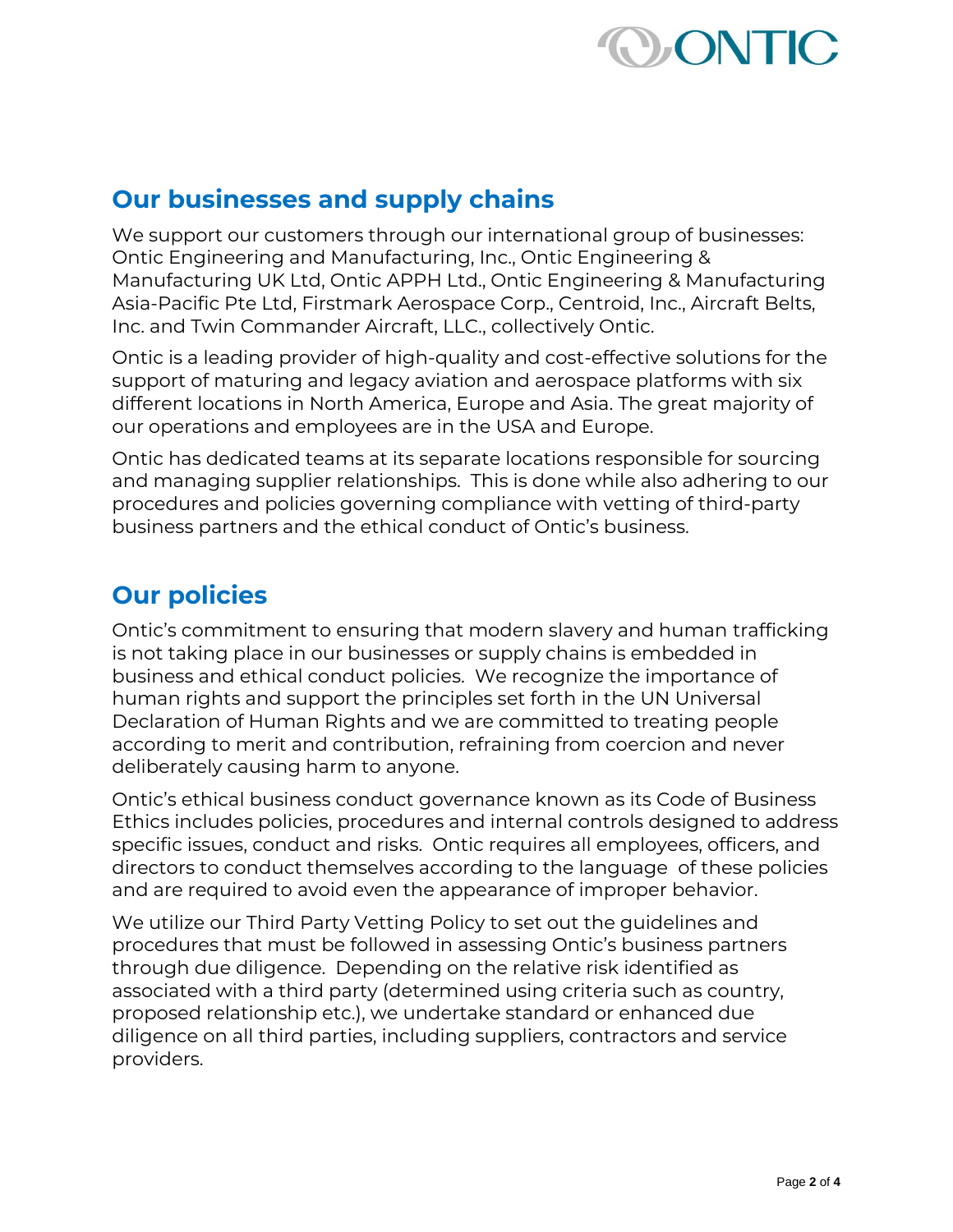

Our employee handbook details open (or anonymous) reporting options for the disclosure of unethical conduct retaliation. Any actual or suspected unethical business practices must be reported. The procedure enables anyone working for an Ontic company who suspects that any unethical business practice is occurring (or is likely to occur) by any Ontic officer, director or employee or by any supplier, agent, distributor or other person providing services of acting on behalf of Ontic, to raise the matter immediately without fear of recrimination.

## **Our efforts to identify modern slavery risk in our businesses and supply chains**

#### **Verification**

Ontic conducts due diligence on each of its suppliers, contractors and service providers pursuant to our Third Party Vetting Policy and other standard vendor management reviews, which result in a detailed understanding of our business partners, their businesses and what products or services they provide to Ontic businesses.

#### **Audits**

To the extent we audit our suppliers, we do so ourselves utilizing personal from our Quality or Supply Chain organizations. While we may visit suppliers on an unannounced basis or with short notice, audits are scheduled in advance to ensure appropriate supplier personnel are present to answer questions.

### **The effectiveness of our efforts**

To date we believe Ontic has been highly effective in preventing modern slavery and human trafficking from existing in our businesses and in avoiding undesirable business partners due to our existing policies and procedures. However, given the world is an ever evolving place , we periodically review and assess our existing internal controls to determine their effectiveness in managing risk to the integrity of our supply chain and adjust our policies and procedures accordingly.

#### **Training**

Our policies, standards and internal controls, together with our values and our focus on safety, underpin our approach to risk management. We are committed to being a responsible business and our leaders are responsible for embedding this into Ontic's culture, our decision-making and how we